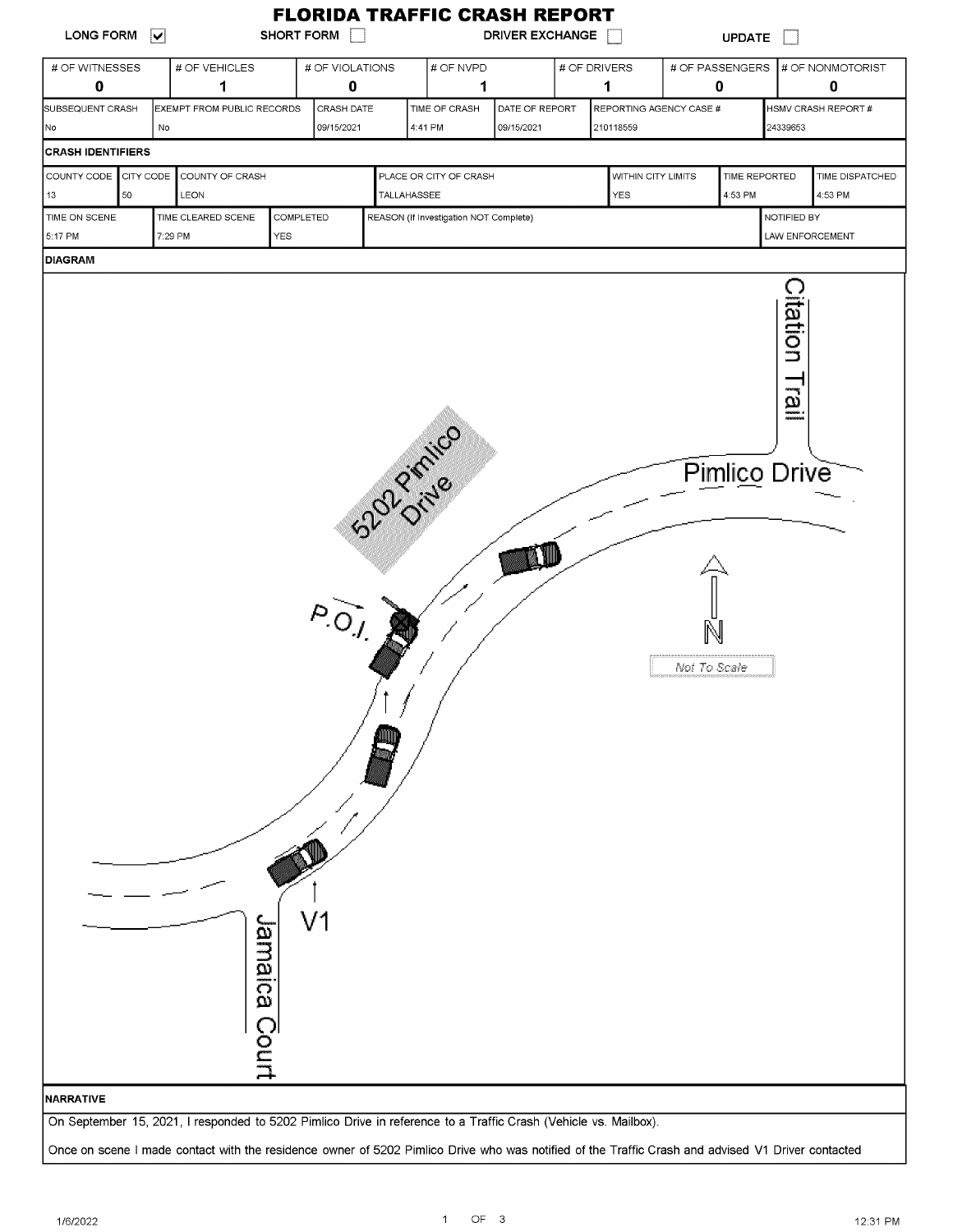## NARRATIVE

Law Enforcement.

I made contact with V1 Driver who stated he was travelling eastbound on Pimlico Dive headed home. He was negotiating a curve in the road while looking down at his cell phone. He crossed into oncoming traffic and onto the northside of Pimlico Drive where he impacted a mailbox in the yard of 5202 Pimlico Drive.

V1 Driver's vehicle became disabled, and he contacted AAA prior to my arrival for a wrecker. 5-Star Towing responded and removed the vehicle from the roadway.

I observed the damage to V1. The damage was consistent with impact from the front center bumper to a mailbox. The mailbox located at 5202 Pimlico Drive was damaged and debris was scattered west to east approximately 30 yards.

V1 and the resident of 5202 were presented a case number associated to this Traffic Crash.

| <b>ROADWAY INFORMATION</b>                          |                       |  |                          |                     |                         |                                                |                           |                                         |                                  |                                         |  |                 |                                 |  |  |
|-----------------------------------------------------|-----------------------|--|--------------------------|---------------------|-------------------------|------------------------------------------------|---------------------------|-----------------------------------------|----------------------------------|-----------------------------------------|--|-----------------|---------------------------------|--|--|
| ROAD SYSTEM IDENTIFIER                              |                       |  |                          | AT STREET ADDRESS # |                         |                                                |                           | CRASH OCCURRED ON STREET, ROAD, HIGHWAY |                                  |                                         |  |                 |                                 |  |  |
| PARKING LOT                                         |                       |  | 5202                     |                     | PIMLICO DR              |                                                |                           |                                         |                                  |                                         |  |                 |                                 |  |  |
| <b>AT FEET</b>                                      | OR MILES<br>Direction |  |                          |                     |                         | AT/FROM INTERSECTION WITH STREET, ROAD HIGHWAY |                           |                                         |                                  | AT LATITUDE                             |  |                 | <b>LONGITUDE</b><br><b>AND</b>  |  |  |
|                                                     |                       |  |                          |                     |                         |                                                |                           |                                         |                                  | 30.537435                               |  |                 | $-84.193711$                    |  |  |
| STREET LIST USED?<br>Locator Used?                  |                       |  | OR FROM MILEPOST #       |                     | <b>TYPE OF SHOULDER</b> |                                                |                           |                                         |                                  | <b>TYPE OF INTERSECTION</b>             |  |                 |                                 |  |  |
| Yes                                                 | <b>Yes</b>            |  | <b>UNPAVED</b>           |                     |                         |                                                |                           | NOT AT INTERSECTION                     |                                  |                                         |  |                 |                                 |  |  |
| <b>CRASH INFORMATION (CHECK IF PICTURES TAKEN)</b>  |                       |  |                          |                     |                         |                                                |                           |                                         |                                  |                                         |  |                 |                                 |  |  |
| <b>LIGHT CONDITION</b>                              |                       |  | <b>WEATHER CONDITION</b> |                     |                         | ROADWAY SURFACE CONDITION                      | <b>SCHOOL BUS RELATED</b> |                                         |                                  | MANNER OF COLLISION/IMPACT              |  |                 |                                 |  |  |
| <b>DAYLIGHT</b>                                     |                       |  | $3 - RAIN$               |                     |                         | <b>WET</b>                                     |                           | $1 - NO$                                |                                  |                                         |  |                 |                                 |  |  |
| FIRST HARMFUL EVENT                                 |                       |  |                          |                     |                         | FIRST HARMFUL EVENT LOCATION                   |                           |                                         |                                  | WITHIN INTERCHANGE                      |  | <b>JUNCTION</b> | FIRST HARMFUL EVENT RELATION TO |  |  |
| <b>MAILBOX</b>                                      |                       |  |                          |                     | OFF ROADWAY             |                                                |                           |                                         | <b>NO</b>                        |                                         |  |                 | NON-JUNCTION                    |  |  |
| CONTRIBUTING CIRCUMSTANCES: ROAD                    |                       |  |                          |                     |                         | CONTRIBUTING CIRCUMSTANCES: ROAD               |                           |                                         | CONTRIBUTING CIRCUMSTANCES: ROAD |                                         |  |                 |                                 |  |  |
| ROAD SURFACE CONDITION (WET, ICY, SNOW SLUSH, ETC.) |                       |  |                          |                     |                         |                                                |                           |                                         |                                  |                                         |  |                 |                                 |  |  |
| CONTRIBUTING CIRCUMSTANCES: ENVIRONMENT             |                       |  |                          |                     |                         | CONTRIBUTING CIRCUMSTANCES: ENVIRONMENT        |                           |                                         |                                  | CONTRIBUTING CIRCUMSTANCES: ENVIRONMENT |  |                 |                                 |  |  |
| <b>NONE</b>                                         |                       |  |                          |                     |                         |                                                |                           |                                         |                                  |                                         |  |                 |                                 |  |  |
| WORK ZONE RELATED                                   |                       |  | CRASH IN WORK ZONE       |                     |                         | TYPE OF WORK ZONE                              |                           |                                         |                                  | <b>WORKERS IN WORK ZONE</b>             |  |                 | LAW ENFORCEMENT IN WORK ZONE    |  |  |
| I NO                                                |                       |  |                          |                     |                         |                                                |                           |                                         |                                  |                                         |  |                 |                                 |  |  |